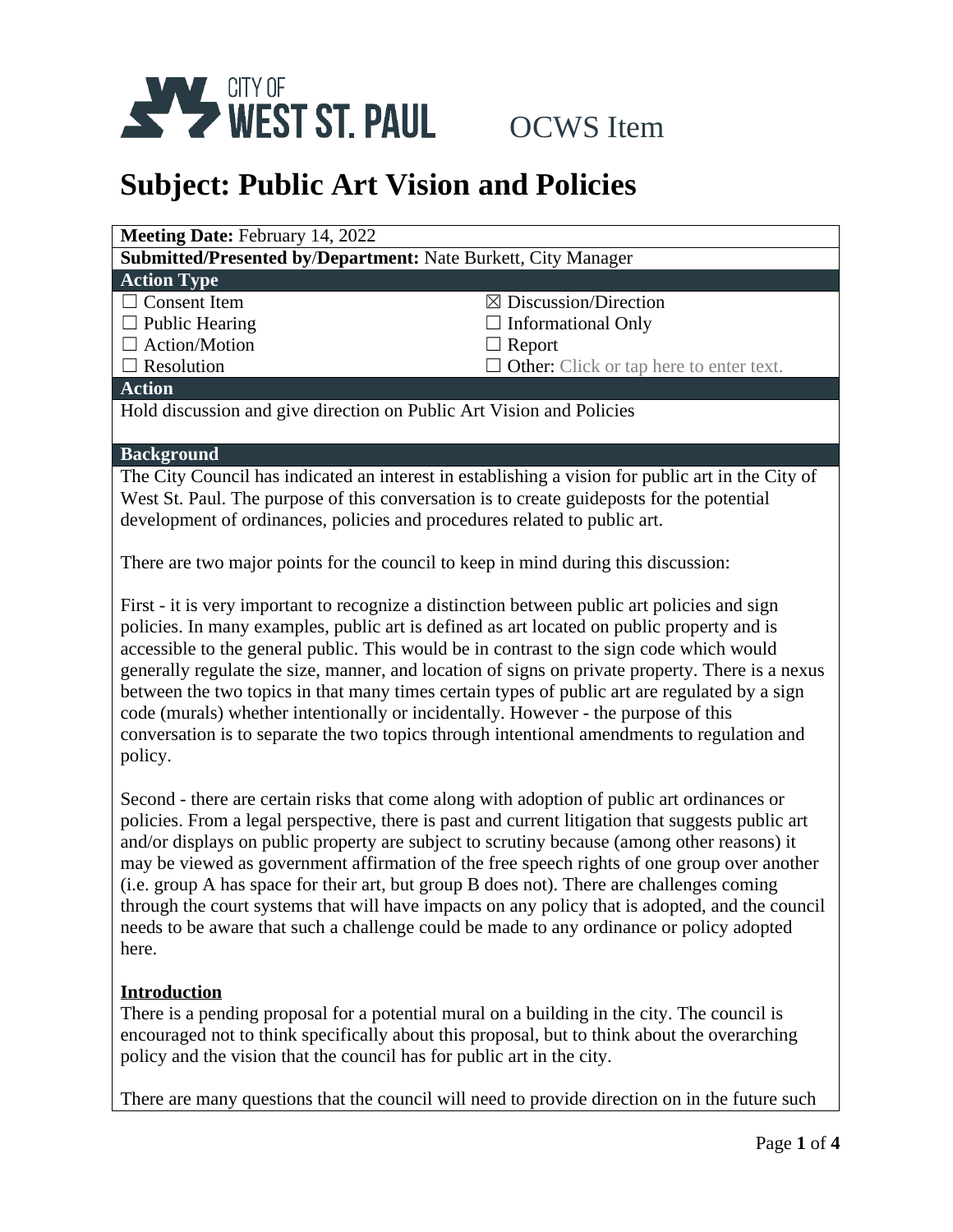

as objectives of a public art program, processes and funding. The direction required for today is intended to help staff understand the council's view on what public art is, where it should be located and who will/may be responsible for proposing, planning and installing public art. With that, staff can prepare recommended adjustments to regulations as well as draft policies for council consideration.

### **Definition of Public Art**

The definition of public art will be a driver of policies or regulations that are developed to put the vision in to action. In review of other regulations and policies there are several elements that are commonly included:

- Location: Public art is typically identified as being on public property. In some policies this is relatively broad, including all government owned property and infrastructure (i.e. state, county and city, and other types of jurisdictions). In other policieslocation is narrowly defined to city owned property or even more narrowly defined to city parks.
- Accessibility: all policies reviewed include some statement that "public art" is located in places that are accessible to the public.

*Recommended Definition: Define Public Art as "original art pieces, installed on city-owned (or publicly-owned) property, intended for public view and accessible to the public"*

### **Location of Public Art**

The purpose of this heading is to look at public art from a zoning perspective. What zones of the city are appropriate for public art? The recommended definition limits public art to either city-owned or publicly-owned property. There are ordinance examples (Section D at [this link\)](https://shakopee.municipalcodeonline.com/book?type=ordinances#name=151.194_Supplemental_Criteria_For_All_Districts) that allow art pieces which may be considered public art on private property, and which creates size, material and lighting requirements for said art pieces.

If the council's direction is to limit public art to city-owned property perhaps simply establishing a policy guiding the objectives and processes will be sufficient to implement a public art program.

If the council's direction is to limit public art to publicly-owned property, the regulatory and legal issues become more complex. While there is a possibility that regulations could be created to allow public art on all publicly-owned property based simply on ownership - recent legal precedents suggest such a rule might be struck down as arbitrary and capricious. For example, if a publicly-owned property with a mural next is next door to a single family home, it would seem it would seem arbitrary to say that simply because the owner of one property is government the rules should be different.

A better methodology would be to use the zoning code to identify zones where public art is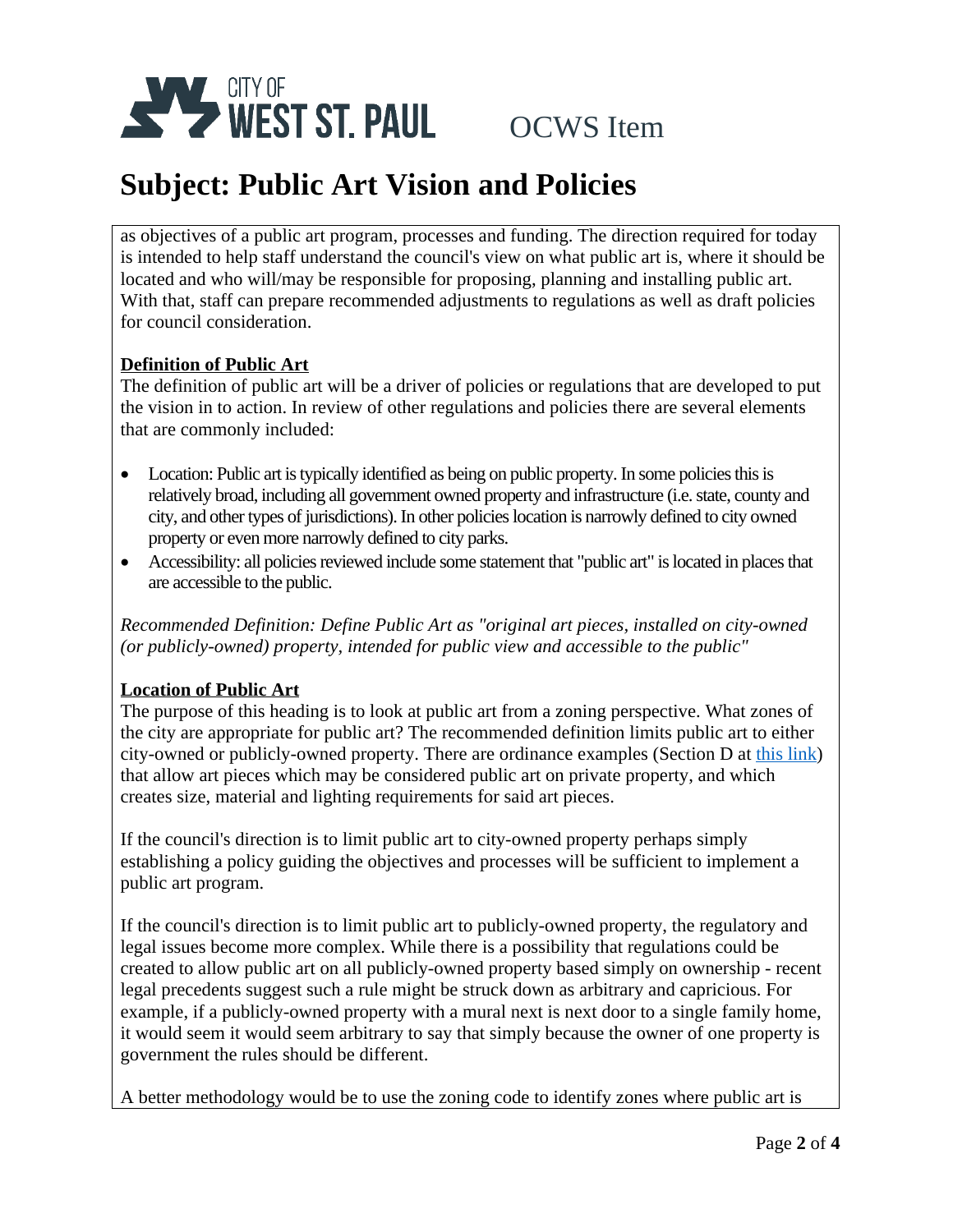

allowed. Currently, the city has areas that are guided as "institutional" in the comprehensive plan. In theory, the city could initiate a zoning amendment to create an institutional zone, follow the guiding from the comprehensive plan, and allow public art in institutional zones as well as parks and open spaces. It should be noted that not all areas guided as institutional are publicly-owned. There are several parcels guided as institutional that are privately owned and used for educational or other purposes. The Metropolitan Council has requested all cities make sure their zoning aligns with comprehensive plans, so this re-zoning step may be required in any case.

In summary, the lowest risk first step would be to develop a public art policy that guides public art to city-owned property - preferably parks. With somewhat more risk and effort public art opportunities could be expanded to "institutional" zones. And at a higher risk level, the council may also consider public art opportunities in other zones throughout the city.

*Recommended Location(s): City owned land zoned as parks and open spaces.*

### **Proposing, Planning, Installation and Maintenance**

This section needs to be broken out in to two elements. One for city-owned property and another in the event the council wants to allow public art on property that is not city-owned.

If the council chooses to guide public art to city owned property, the council will establish processes by which the city will choose which art pieces to install. Those polices will guide how pieces are chosen, placed and maintained. The council will have broad discretion on all elements of the art pieces including size, material and lighting.

- On city owned property, the council may choose to commission art, call for proposals, or allow the general public to make proposals to create art in public spaces. This is a determination the council will make at a later date that also has legal and practical implications.
- As part of the Explore WSP days event in August, staff is considering proposing a call to artists to bring an art piece to the arts, environment and cultural fair, to allow the public to vote on their favorite, and then to purchase the most popular art piece.

If the council chooses to allow public art on properties not owned by the city by any other manner, the council will retain broad discretion on public art pieces on city-owned property, but may only create regulations on the size, material and lighting on public art pieces elsewhere. This will require adoption of new ordinances, and amendments to others. In addition because regulations will be adopted for properties not owned by the city, the council will likely be held to the same standards on city-owned property for the size, material and lighting of art pieces.